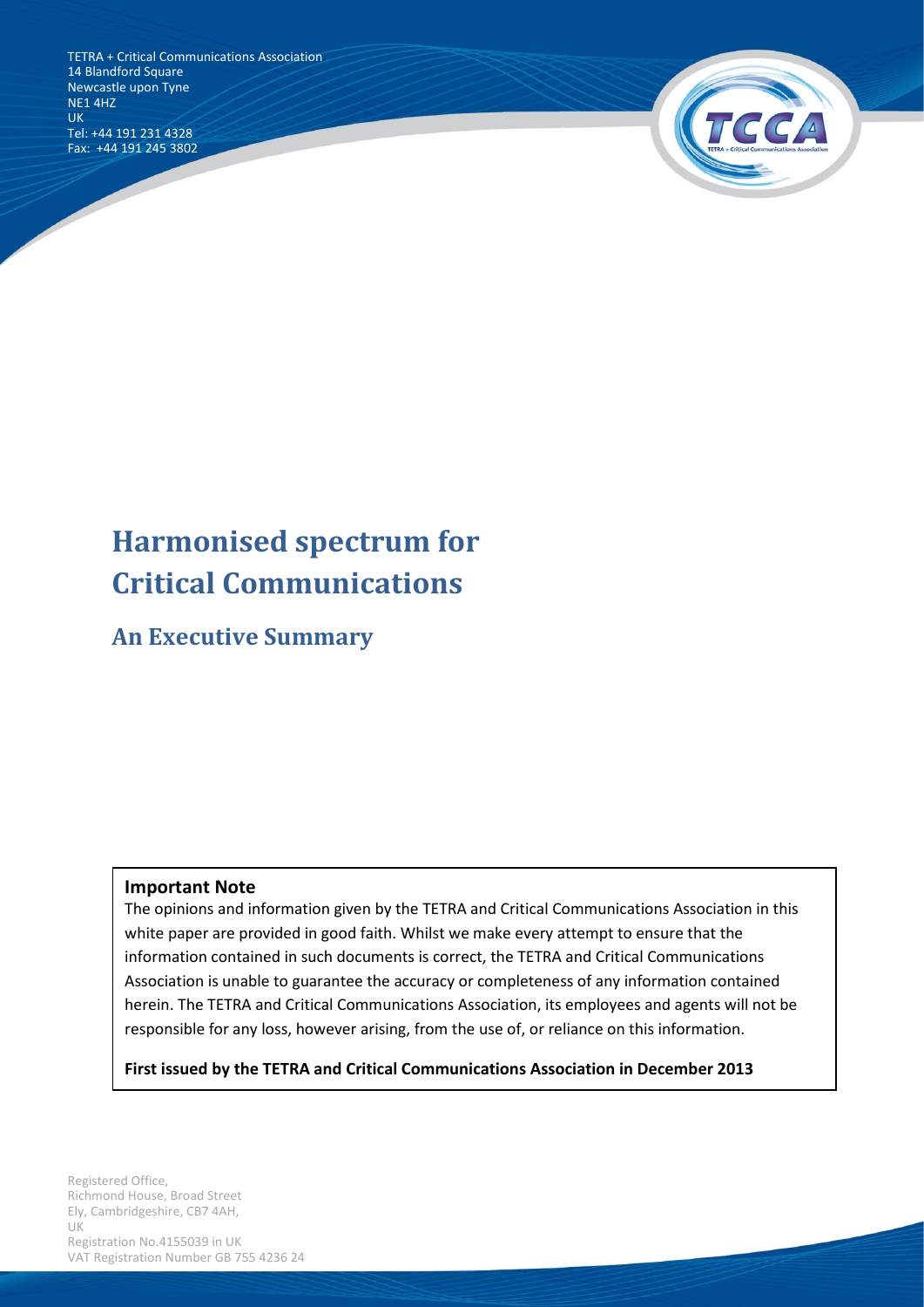# **Introduction**

Society Public Protection and Disaster Relief (PPDR) services are of vital importance to our communities. In almost every country of the world these services are mandated by law to deliver the highest possible quality of service to society. As we go about our everyday lives it is easy to forget that PPDR staff work in very dangerous environments whilst working to save lives and protect our property. Governments have the responsibility of ensuring that they have a safe working environment and the best possible tools to carry out their vital work.

## **PPDR Needs**

It should go without saying that PPDR organisations, which include Police, Fire and Rescue services, Ambulance and Civil Defence, should be able to take advantage of the most modern and innovative mobile communication tools. Due to the nature of their work, their needs are very different to those of ordinary citizens and commercial enterprises.

Mobile Broadband services are rapidly becoming available in most countries and it is already clear that the "man on the street" will be using these high speed data services for a wide variety of applications. Many individuals naturally assume that such capabilities would also be available for those looking after the health, welfare and security of our citizens. But the users of mission critical communications need solutions where reliability, availability, stability and security of the communication service are of the highest order if they are to be used where lives and property are at risk.

Mission critical communication is not just the domain of the law enforcement and the emergency services. Those responsible for the Critical National Infrastructure such as Gas, Electricity, Water, Transportation, Fuel and Petrochemical also need communications services that can withstand natural and man-made disasters. These systems include the hardware and software that are essential to enable staff to send and receive information between field units and command centres in a dependable and secure manner. Spectrum in which to operate these systems is a fundamental element, without which such systems cannot be implemented.

There are many different ways of delivering these services and the question of how such essential services can be provided is highly political. A Government may build a dedicated network with the functionality required by its emergency services, or may outsource to a commercial operator. Combinations of these approaches may include equipment and site sharing, spectrum sharing or simply buying capacity on a network through the MVNO model. But the political questions are more difficult to deal with. Will a government want to have full control over such essential services, or is it satisfied with leaving it to market forces? Is it politically acceptable to reduce the effectiveness of the emergency service agencies by forcing them to accept the service levels provided commercial mobile operators? Is it acceptable for our PPDR agencies to compete with music streaming services in order to send patient telemetry or download images of a missing child?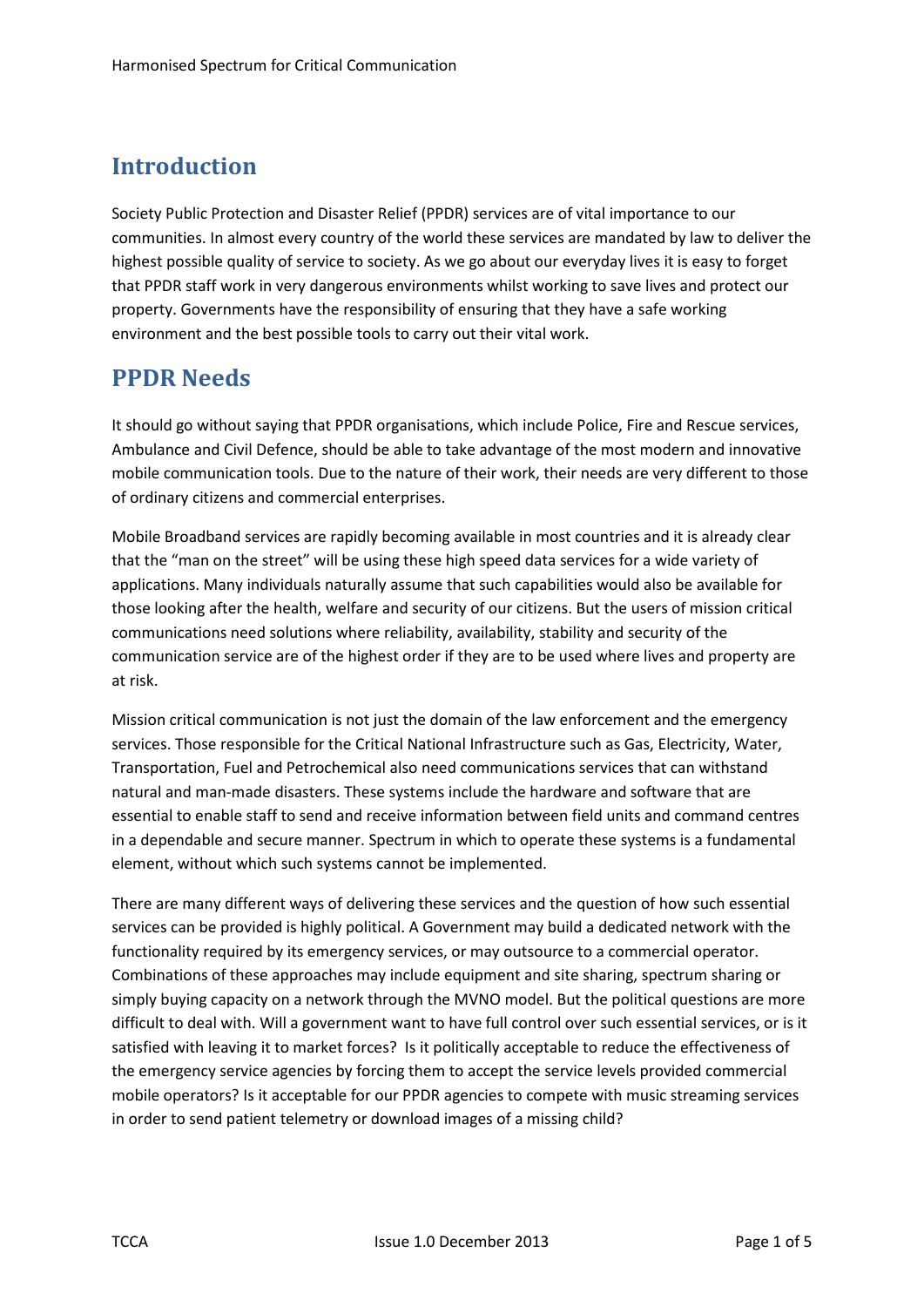Regardless of which service delivery mechanism is chosen, the essential element for ensuring these agencies have options is to secure access to sufficient spectrum to meet their needs for day to day operations and during times of major incident.

The Radio Spectrum Policy Program - which is now a legally binding European Union measure clearly commits the governments of Europe and the European Commission in its Article 8.3: "The Commission shall, in cooperation with the Member States seek to ensure that sufficient spectrum is made available under harmonised conditions to support the development of safety services and the free circulation of related devices as well as the development of innovative interoperable solutions for public safety and protection, civil protection and disaster relief."

Traditionally, emergency services throughout Europe use a part of 380-400MHz spectrum for voice communications. That band is a dedicated and harmonised spectrum band set aside for the exclusive use of the emergency services. The national systems deployed in most European countries using these frequencies are, today, providing excellent service to Public Safety organisations. Through the use of common technology, officers and staff can provide mutual aid across borders.

Experience with these systems shows that governments obtain substantial advantages if they take control of an adequate amount of additional radio spectrum, under harmonised conditions, in order for their PPDR organisations to deliver a future proof service to society. Maintaining control over spectrum allocated for PPDR services will provide a government with most flexibility.

The TETRA and Critical Communications Association strongly advocates that, whenever a government decides to implement a PPDR broadband service, it must be implemented within a spectrum range agreed in CEPT that permits seamless operation of broadband PPDR equipment across borders in Europe. A unique opportunity for such a decision is available at the World Radio Conference in 2015 where the future use of the 700 MHz band is on the agenda, in addition to finding a solution for PPDR spectrum needs.

The immediate beneficiaries of the freed up 700 MHz band are likely to be commercial mobile operators who offer mobile broadband services to the public. It is of the utmost importance for the European PPDR community that their needs for Broadband PPDR spectrum are found from within the 700 MHz band.

Some suggest that dedicating spectrum to PPDR can result in that spectrum being underutilised. This does not have to be the case. Spectrum sharing arrangements can ensure optimum use of spectrum but, ultimately, PPDR and other critical communications users need guaranteed access to spectrum in order to continue to provide the best possible service to the citizens.

Although we all take effective law enforcement and emergency services for granted, proponents want to auction off and commercialise all available spectrum to maximise income to the state. They claim that the communication capabilities needed by police, fire and rescue services can be purchased from the normal commercial mobile market players. This is a very dangerous assumption. It assumes that the market can and is willing to provide the coverage, availability and resilience that is needed by PPDR agencies. It has never been done before - anywhere in the world.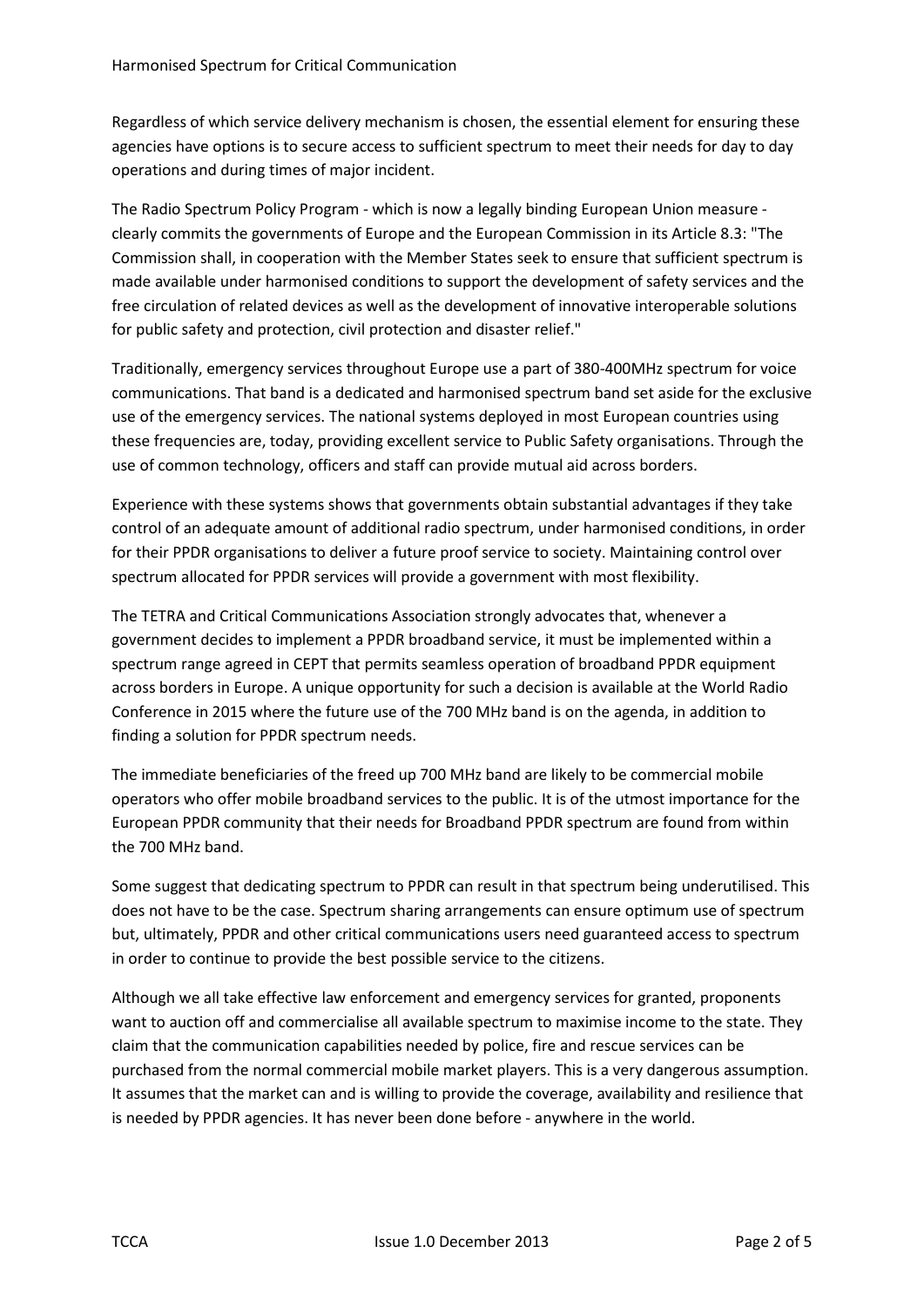The argument of the proponents is clearly based solely on immediate economic benefits, without taking the value of effective emergency services into account going forward. Significant research into the longer term economic benefits demonstrates that the economic argument is actually in favour of providing spectrum to PPDR.

Some of this research includes:

[1](#page-3-0)) Analysys Mason (an independent consultancy used by Government) has produced a report<sup>1</sup> -"Public Safety mobile broadband and spectrum needs". An extract states:

It appears that the capabilities of existing narrowband and wideband dedicated mobile networks currently used by the public safety sector will not be sufficient to meet future requirements under three of these four evolution paths. The only evolution path that could be accommodated by existing networks is the "steady growth" path. However, this is not sustainable in the longer term since there is already growing evidence of changes in working methods and trends within the public safety sector that suggest that this path will not match future demands.

A summary of the four alternative evolution paths and their impact on network requirements is provided in Figure below.



*The four alternative evolution paths and their impact on network requirements [Source: Analysys Mason]*

Three of the four evolutionary paths developed for this study illustrate the public safety sector's need for a next generation of mobile broadband network to deliver the range of applications that are envisaged in the future.

<span id="page-3-0"></span>[Link to document](http://www.tandcca.com/Library/Documents/Broadband/Analysys%20Mason%20final%20report%20for%20TETRA%20Association%20080310.pdf)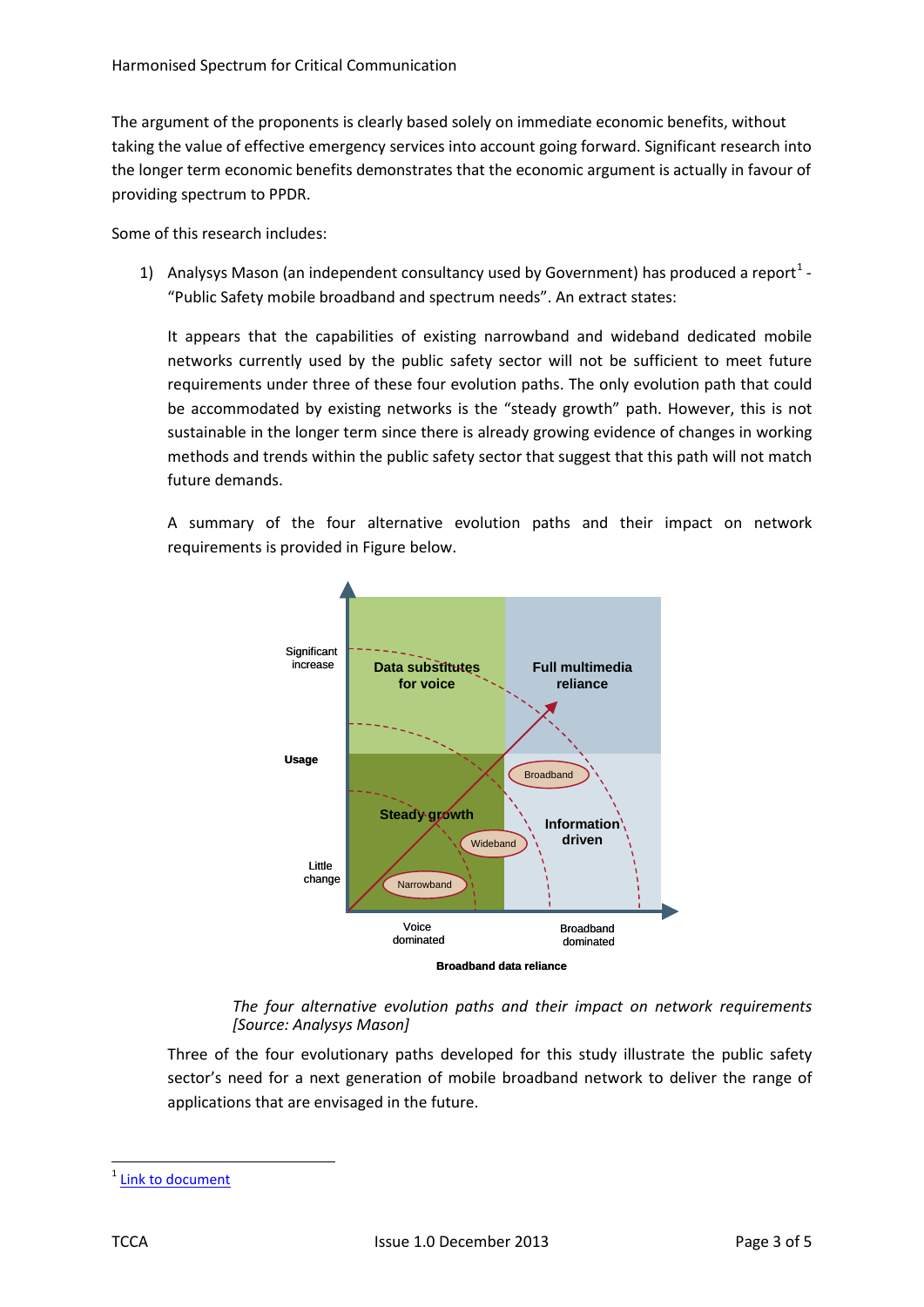As there is a limit to the range and volume of data and multimedia applications that existing dedicated narrowband and wideband networks, and existing commercial networks, can provide, if a new generation of mobile broadband network is not made available, some new applications cannot be delivered. Ultimately, this will affect how already emerging changes to ways of working within the public safety might evolve, and, in the longer term, constrain the further development of the sector.

- 2) London School of Economics and Political Science (LSE) has completed two reports titled "The Socioeconomic Value of Mission Critical Mobile Applications for Public Safety in the UK<sup>[2](#page-4-0)</sup> and in the EU<sup>[3](#page-4-1)</sup>: 2x10MHz in 700MHz." articulated the case where mission critical broadband spectrum can have socioeconomic benefits/consequences:
	- 1. Safety of citizens and frontline officers
	- 2. Efficiency
	- 3. Dedicated Spectrum versus using only commercial service and the consequence of degradation of service availability to emergency services in times of mission critical dependency
	- 4. Crime has a significant impact on society and the socioeconomic benefit of crime reduction on house prices has a significant impact of GDP.

LSE estimates a consolidated annual socioeconomic value of £5 billion from the use of 2x10 MHz in the 700MHz band for public safety in the UK and across EU28 countries, an annual value of approximately €34 billion is computed. Spectrum is valuable – also to society.

- 3) WIK-Consult in Germany<sup>[4](#page-4-2)</sup> have with their discussion paper "The need for PPDR Broadband Spectrum in the bands below 1 GHz" presented the case for dedicate spectrum with some key findings:
	- 1. There are substantial socio-economic benefits in ensuring that PPDR broadband networks can be implemented. As a practical matter, this requires spectrum under 1 GHz.
	- 2. Multiple studies have shown a need for a minimum of  $2 \times 10$  MHz of spectrum below 1 GHz for PPDR broadband in Europe.
	- 3. The organisations responsible for PPDR are convinced that their needs for mission critical broadband services can only be met by dedicated harmonised spectrum.
	- 4. Harmonised conditions for broadband PPDR offer obvious and substantial advantages (in terms of scale economies, equipment portability, cross border communications, and enhanced ability for one country to lend assistance to another) over country-specific allocations for PPDR.

<span id="page-4-0"></span>[Link to document](http://www.tandcca.com/Library/Documents/Broadband/LSE%20PPDR%20EU.PDF)<br>Link to document

<span id="page-4-1"></span>

<span id="page-4-2"></span>[Link to document](http://www.tandcca.com/Library/Documents/Broadband/WIK%20report%20on%20PPDR%20Spectrum.pdf)